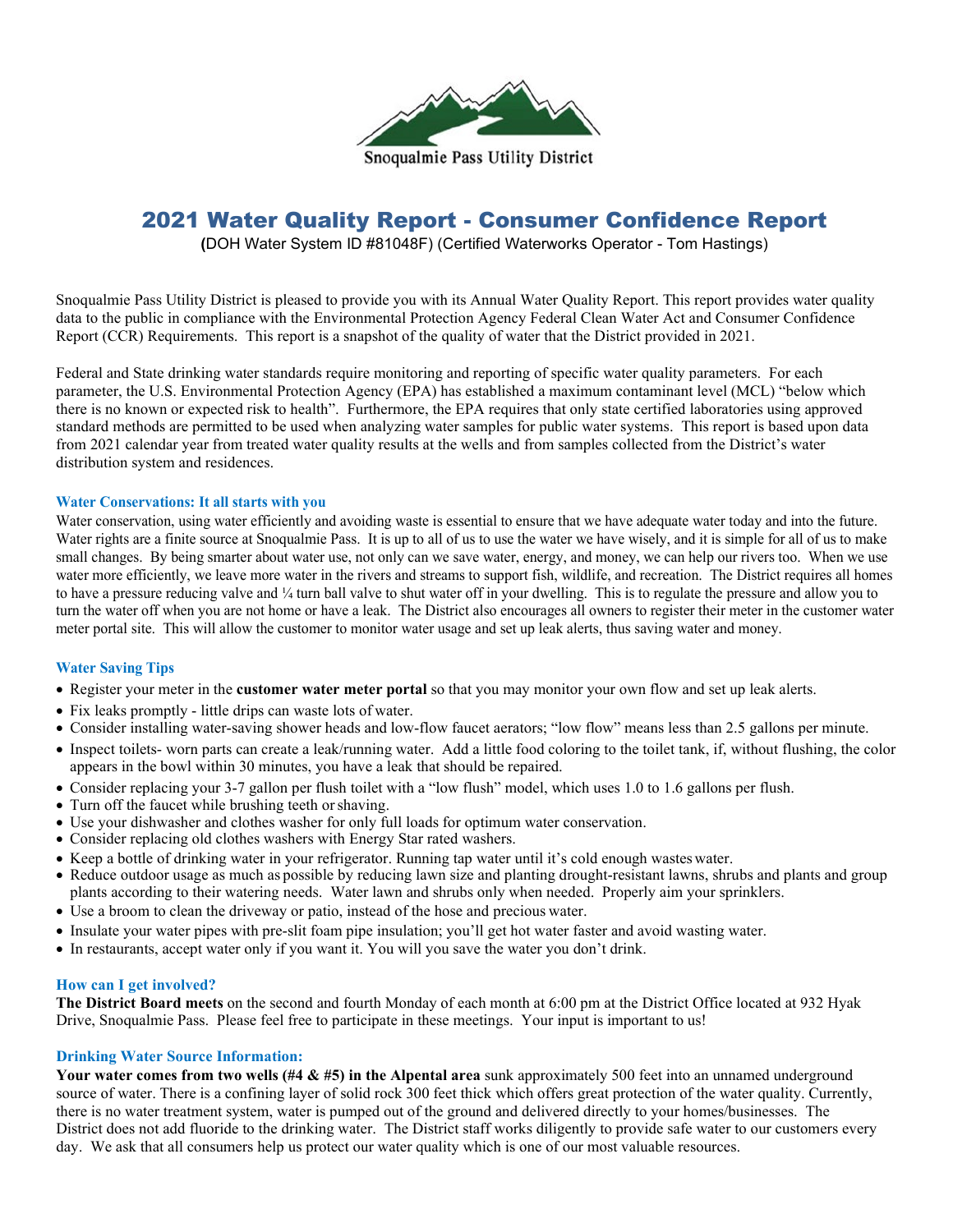# **Source Water Assessment Program (SWAP):**

SWAP data for your Public Water System (PWS) is online at:

http://www.doh.wa.gov/CommunityandEnvironment/DrinkingWater/SourceWaterProtection/Assessment.aspx

If you don't have access to the Web, we encourage you to use the Internet service available through the public library system.

On August 17, 2018 the Washington Department of Health performed a routine **Sanitary Survey** of the water treatment system in accordance with WAC 246-290-416. These surveys are very comprehensive and occur every 3 to 5 years.

#### **Steps the District takes to prevent contamination**

Inspect water system source and distribution system and collect all samples as required. Staff flushes hydrants and dead-end water lines as needed. Ensure that the District complies with the well head management plan and cross connection control plan. Schedule the reservoirs to be inspected and cleaned as required.

#### **Why are there contaminants in my drinking water?**

**Drinking water, including bottled water**, may reasonably be expected to contain at least small amounts of some contaminants. The presence of contaminants does not necessarily indicate that water poses a health risk.

**Some people may be more vulnerable** to contaminants in drinking water than the general population. Immuno-compromised persons such as persons with cancer undergoing chemotherapy, persons who have undergone organ transplants, people with HIV/AIDS or other immune system disorders, some elderly, and infants can be particularly at risk from infections. These people should seek advice about drinking water from their health care providers. EPA/CDC guidelines on appropriate means to lessen the risk of infection by Cryptosporidium and other microbial contaminants are available from the Safe Drinking Water Hotline (1-800-426-4791).

#### **About Drinking Water:**

**The sources of drinking** water (both tap water and bottled water) include rivers, lakes, streams, ponds, reservoirs, springs, and wells. As water travels over the surface of the land or through the ground, it dissolves naturally occurring minerals and, in some cases, radioactive material, and can pick up substances resulting from the presence of animals or from human activity.

#### **Contaminants that may be present include:**

- Microbial contaminants, such as viruses, parasites, and bacteria that may come from sewage treatment plants, septic systems, agricultural livestock operations, or wildlife.
- Inorganic contaminants, such as salts and metals, which can occur naturally or result from urban stormwater runoff, industrial or domestic wastewater discharges, oil and gas production, mining, and farming.
- Pesticides and herbicides, which may come from various sources such as agriculture, urban stormwater runoff, and residential uses.
- Organic chemical contaminants, including synthetic and volatile organic chemicals, which are by-products of industrial processes and petroleum production. They can also come from gas stations, urban stormwater runoff, and septic systems.
- Radioactive contaminants, which can occur naturally or result from oil and gas production and mining activities.

In order to ensure that tap water is safe to drink, EPA prescribes regulations which limit the amount of certain contaminants in water provided by public water systems. The District treats our water according to EPA's regulations. Food and Drug Administration regulations establish limits for contaminants in bottled water which must provide the same protection for public health.

## **Additional information for Lead:**

Lead plumbing was banned in 1985. If present, elevated levels can cause serious health problems, especially for pregnant women and young children. Lead in drinking water comes primarily from materials and components used in household plumbing. The Snoqualmie Pass Utility District is responsible for providing high quality drinking water but cannot control the variety of materials used in plumbing components. The more time water has been sitting in pipes, the more dissolved metals, such as lead, it may contain. To help reduce potential exposure to lead: for any drinking water tap that has not been used for 6 hours or more, flush water through the tap until the water is noticeably colder before using for drinking or cooking. You can use the flushed water for watering plants, washing dishes, or general cleaning. Only use water from the cold-water tap for drinking, cooking, and especially for making baby formula. Hot water is likely to contain higher levels of lead. If you are concerned about lead in your water, you may wish to have your water tested. Information on lead in drinking water is available from EPA's Safe Drinking Water Hotline at 1-800-426-4791 or online at [http://www.epa.gov/safewater/lead.](http://www.epa.gov/safewater/lead)

# **Additional information for Nitrate**

**Nitrate** in drinking water at levels above **10 ppm** is a health risk for infants of less than six months of age. High nitrate levels in drinking water can cause blue baby syndrome. Nitrate levels may rise quickly for short periods of time because of rainfall or agricultural activity. If you are caring for an infant, you should ask for advice from your health care provider.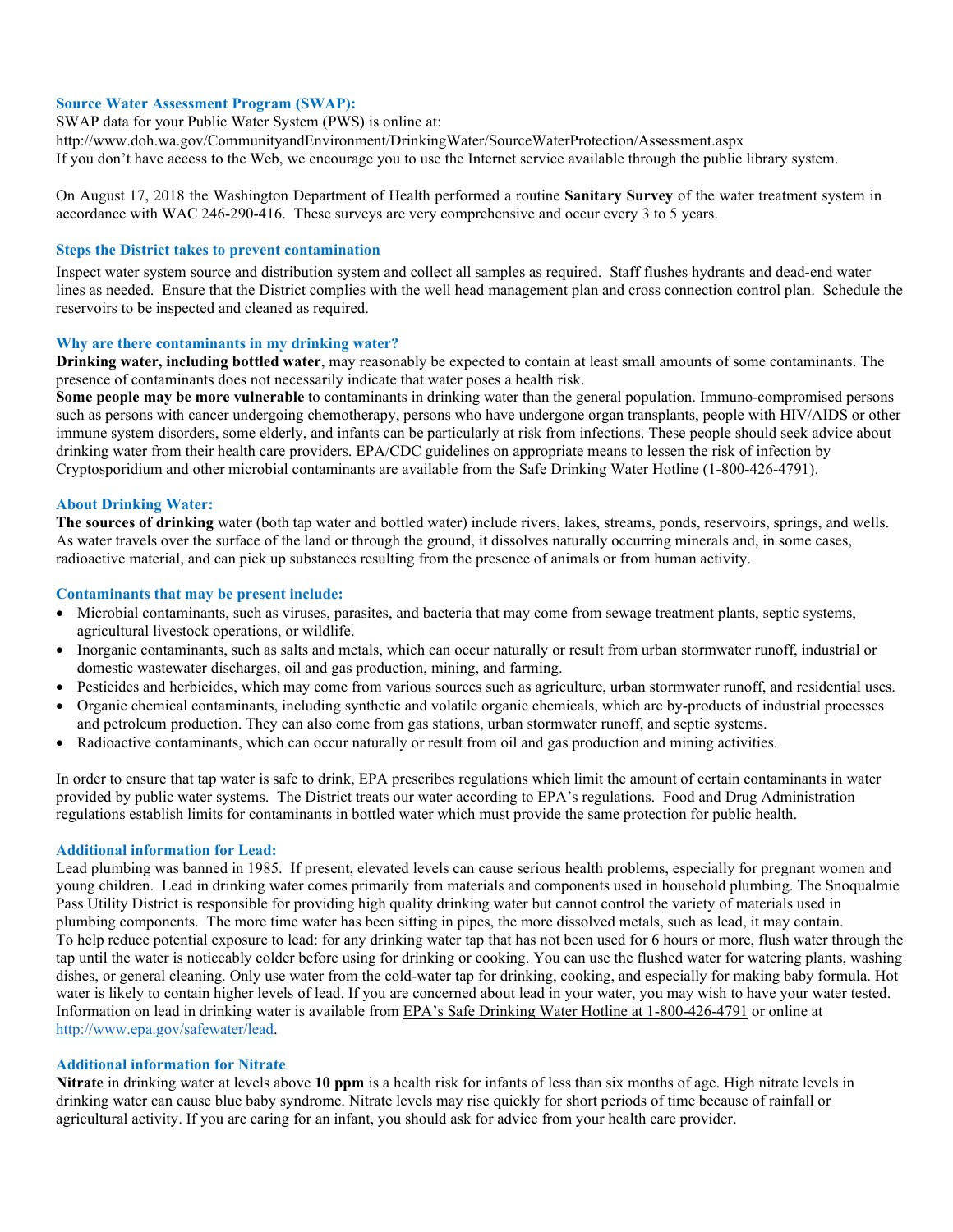**Water Quality Data: The table below lists some of the drinking water contaminants that were tested during 2021.** The state requires the District to monitor for certain contaminants less than once per year because the concentrations of these contaminants are not expected to vary significantly from year to year. Some of the data, though representative of the water quality, may be more than one year old.

|                                                                |              |            |                     | Range      |           |                     |                   |                                                                                                              |  |
|----------------------------------------------------------------|--------------|------------|---------------------|------------|-----------|---------------------|-------------------|--------------------------------------------------------------------------------------------------------------|--|
|                                                                |              |            | Your                |            |           | Year                | <b>Regulation</b> |                                                                                                              |  |
|                                                                | <b>MCLGI</b> | <b>MCL</b> | Water               | <b>Low</b> | High      | <b>Sampled</b>      | <b>Met</b>        | <b>Potential Sources</b>                                                                                     |  |
| Microbiological Testing from Water Distribution System         |              |            |                     |            |           |                     |                   |                                                                                                              |  |
| <b>Total Coliform</b><br><b>Bacteria</b><br>(positive samples) | 0            | $\Omega$   | <b>ND</b>           | <b>NA</b>  | <b>NA</b> | $3 - 11$<br>Monthly | <b>YES</b>        | Naturally present in the environment                                                                         |  |
| <b>Water Distribution Testing</b>                              |              |            |                     |            |           |                     |                   |                                                                                                              |  |
| Lead (mg/L)                                                    | 0            | AL-15      | From 5<br>locations | <b>ND</b>  | 0.0016    | 2019                | <b>YES</b>        | Corrosion of household plumbing;<br>erosion of natural deposits                                              |  |
| Copper (mg/L)                                                  | 1.3          | $AL-1.3$   | From 5<br>locations | <b>ND</b>  | <b>ND</b> | 2019                | <b>YES</b>        | Corrosion of household plumbing;<br>erosion of natural deposits                                              |  |
| <b>Source Monitoring: Wells 4 &amp; 5</b>                      |              |            |                     |            |           |                     |                   |                                                                                                              |  |
| Nitrate (mg/L)                                                 | 10           | 10.0       | <b>ND</b>           | <b>NA</b>  | <b>NA</b> | 2021                | <b>YES</b>        | Runoff from fertilizer use; Leaching from<br>septic tanks, sewage; Erosion of<br>natural deposits            |  |
| Nitrite (mg/L)                                                 | 1            | 1.0        | <b>ND</b>           | <b>NA</b>  | <b>NA</b> | 2021                | <b>YES</b>        | Runoff from fertilizer use; Leaching from<br>septic tanks, sewage; Erosion of<br>natural deposits            |  |
| Arsenic (mg/L)                                                 | 0            | 10.0       | $6.6$ avg           | 5.5        | 8.3       | monthly             | <b>YES</b>        | Erosion of natural deposits; Runoff from<br>orchards; Runoff from glass and<br>electronics production wastes |  |
| Gross Alpha (pCi/L)                                            | 0            | 15         | $3$                 | <b>NA</b>  | <b>NA</b> | 2021                | <b>YES</b>        | Erosion of natural deposits                                                                                  |  |
| Radium 228 (pCi/L)                                             | 0            | 5          | 2.93                | <b>NA</b>  | <b>NA</b> | 2021                | <b>YES</b>        | Erosion of natural deposits                                                                                  |  |

The table does not include other volatile organic chemicals, volatile inorganic chemicals, and synthetic organic chemicals (pesticides and herbicides) that were tested for in 2018 but not detected in the drinking water, including many industrial chemicals, herbicides and pesticides also tested but reported as not detected in 2018. Complete test results may be viewed by request at the District office.

In 2021 the District tested for Coliform Bacteria 50 times, all samples came back negative. The District is only required to perform this test 30 times per year.

**2021 Violations**: No water quality standard violations

**The drinking water does contain low levels of arsenic**. Thereisa small chance thatsomepeoplewhodrinkwater containing low levels of arsenic for many years could develop circulatorydisease,cancer,orotherhealthproblems.Most types of cancer and circulatory diseases are due to factors other than exposure to arsenic. EPA's standard balances the current understanding of arsenic's health effects againstthe costsofremovingarsenic fromdrinkingwater.

# **Glossary**

- Maximum Contaminant Level or MCL: The highest level of a contaminant that is allowed in drinking water. MCLs are set as close to the MCLGs as feasible using the best available treatment technology.
- Maximum Contaminant Level Goal or MCLG: The level of a contaminant in drinking water below which there is no known or expected risk to health. MCLGs allow for a margin of safety.
- Action Level: The concentration of a contaminant which, if exceeded, triggers treatment or other requirements that a water system must follow.
- Treatment Technique (TT): A required process intended to reduce the level of a contaminant in drinking water.
- Maximum Residual Disinfectant Level (MRDL): The highest level of a disinfectant allowed in drinking water. There is convincing evidence that addition of a disinfectant is necessary for control of microbial contaminants.
- Maximum Residual Disinfectant Level Goal (MRDLG): The level of a drinking water disinfectant below which there is no known or expected risk to health. MRDLGs do not reflect the benefits of the use of disinfectants to control microbial